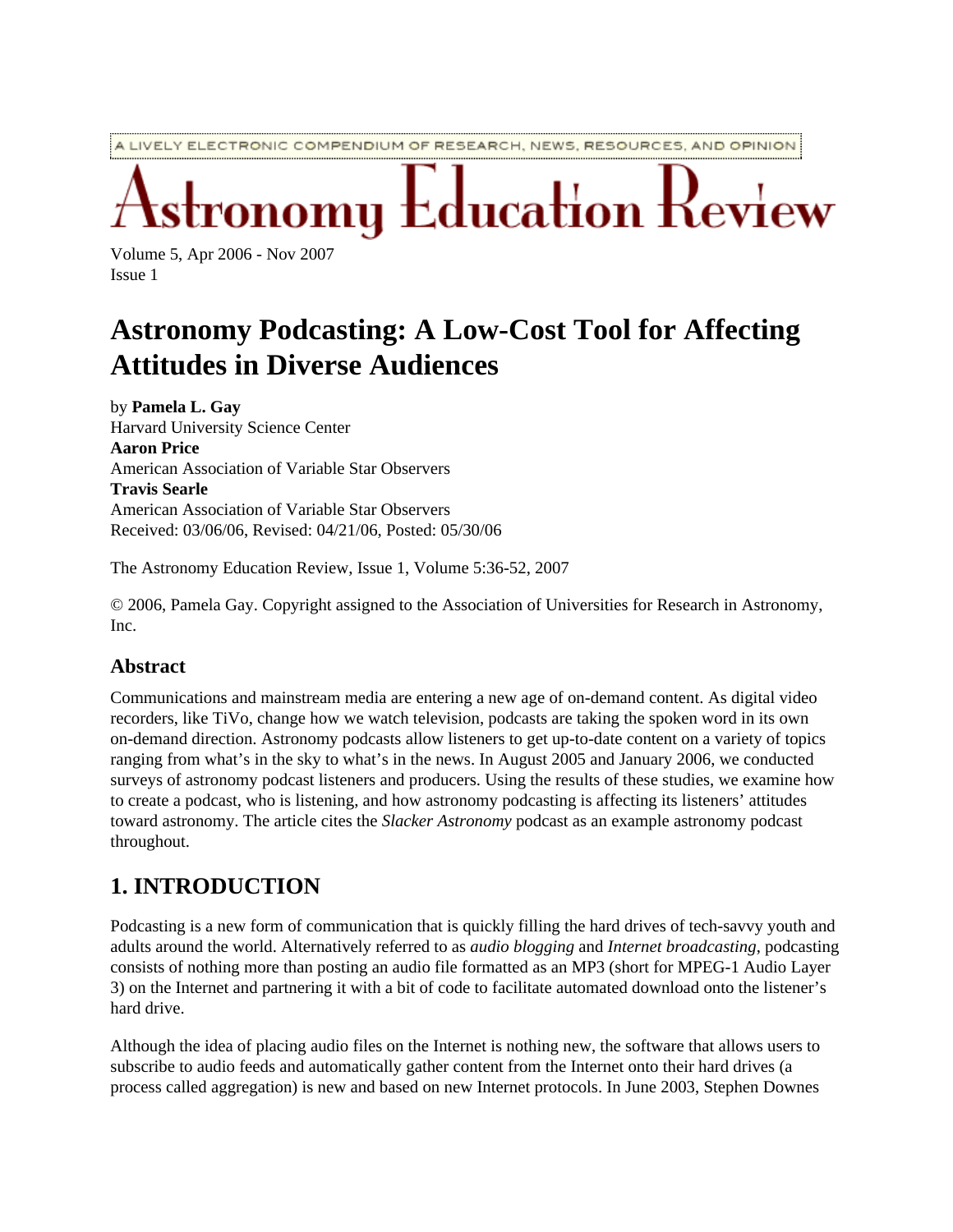(Institute for Information Technology, National Research Council, Canada) demonstrated with his Radio Ed software that Extensible Markup Language (XML) and Really Simple Syndication (RSS) could be used for syndication and aggregation of audio files (Downes 2003). XML is a tag-based markup protocol like HTML, but unlike HTML, it has a flexible set of tags. RSS is a specialized subset of XML tags used to create Web feeds that supply content (or summaries of content) together with Web links to full or related versions of the content.

A few months after Stephen Downes' demonstration in September 2003, Dave Winer (Berkman Center for Internet & Society at the Harvard Law School) created an RSS-with-enclosures feed for Harvard's Christopher Lydon to use to release audio interviews (Winer 2003). An RSS-with-enclosures feed directs aggregator software to download media, such as MP3 audio files, in addition to text-based content. This feed inspired Adam Curry—techno-geek turned MTV Video Jockey turned Internet media promoter—to work on developing software with an easy interface that anyone could use to aggregate audio feeds.

While Curry learned to program, the RSS-with-enclosure MP3 feeds that were sprouting up across the Internet were given a name. The first printed use of the term *podcast* appears to have came in a *Guardian* article by Ben Hammersley on February 12, 2004 (Hammersley 2004). A combination of the words *iPod* and *broadcasting*, this name stuck and appeared in messages from podcast proliferator Dannie Gregoire (Podcast Networks) in the fall of 2004. When Curry completed his aggregator software, he named it iPodder, and a phenomenon was born (Curry 2004). By October 2004, articles on how to podcast began springing up across the Internet, and creative thinkers began to use this new communications medium to reach out and touch the tech savvy everywhere.

The first of what would become many astronomy podcasts listed in the primary directories—Podcast Alley and iPodder—was the *Slacker Astronomy* podcast (Price, Gay, & Searle 2005a; Price, Gay, & Searle 2005b; Price, Gay, Searle, & Brissenden 2006). Launched on February 14, 2004, this three-person collaboration has worked to draw attention to science through humor. Since their launch, *Slacker Astronomy* has been joined by many other astronomy podcasts that demonstrate a diversity of style, content, and institutional/commercial backing (or lack thereof). As of the writing of this article, 45 podcasts were listed under the search word *astronomy* in the iTunes podcast directory. NASA produced five of these podcasts, two came from ESA, and two were from major observatories. The podcasts in this list also included student productions done as class projects, classroom lectures, outreach initiatives, and a variety of astronomy and science news shows. The diversity of these shows implies that there are hungry audiences looking for a wide range of astronomy audio and video content.

Astronomy podcasts are popular. On January 5, 2006, 5 of the top 10 science podcasts in the iTunes Music Store were astronomy shows (see Table 1). There are several thousand shows in the science category (6,431 shows as of April 20, 2006). These "top 10" shows regularly float in and out of the general "top 100" list of all 25,000+ podcasts listed in the iTunes directory (Apple 2006a). For example, on October 17, 2005, *Slacker Astronomy* was ranked 28 overall, placing it in front of both *Business Week – Cover Stories* (31) and *NewsHour with Jim Lehrer* (32) in the ratings. The popularity of astronomy podcasts, considering that they are in direct competition with mainstream, commercially produced podcasts from mass media outlets, demonstrates that podcasting is a competitive way to attract audiences to astronomy.

**Table 1.** Top 10 Sciences Shows Listed in the iTunes Music Store on January 5, 2006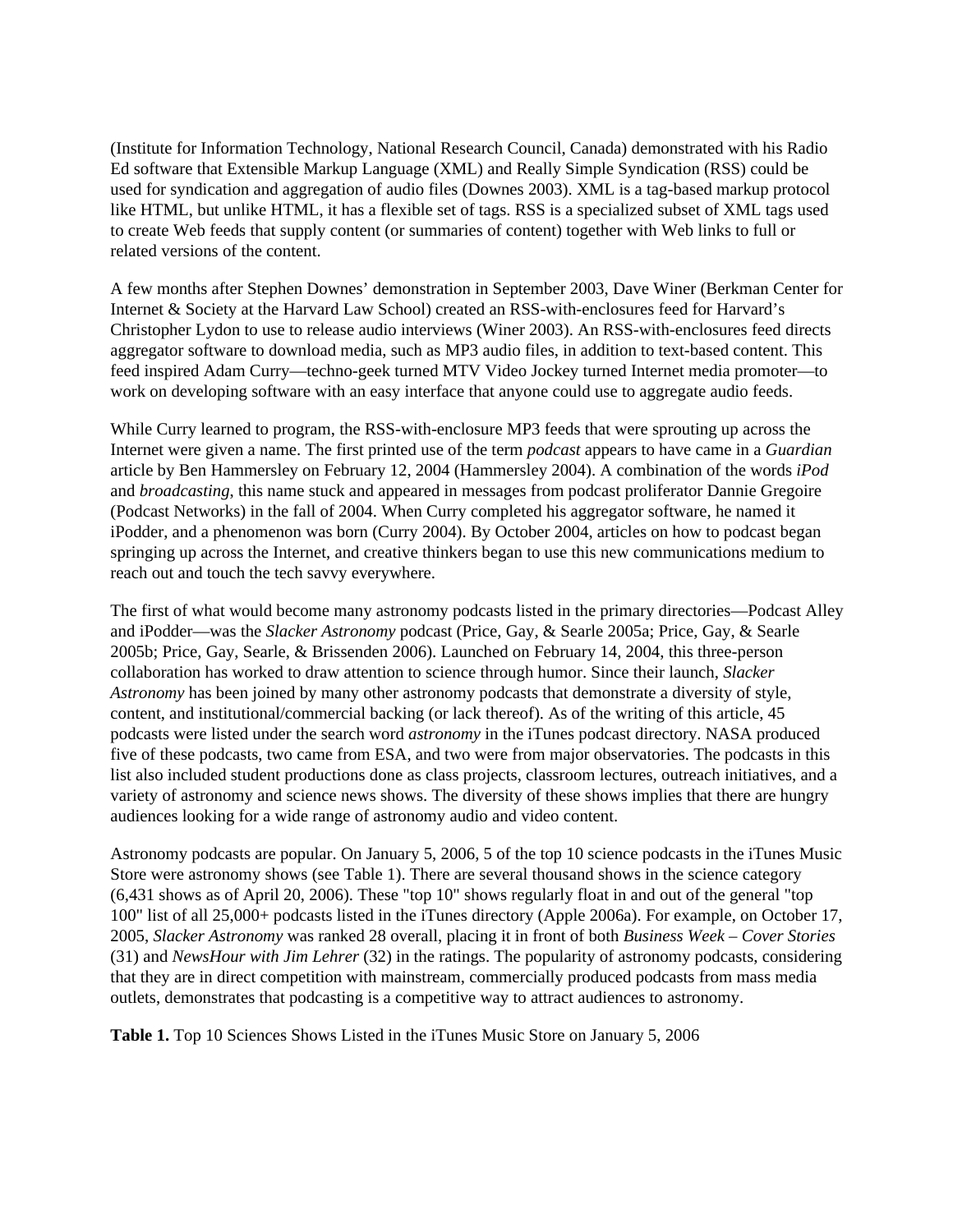| Rank           | <b>Title</b>                   | <b>Published by</b>         | <b>Topic</b>          |  |  |
|----------------|--------------------------------|-----------------------------|-----------------------|--|--|
| 1              | Nova science NOW               | <b>WGBH Science Unit</b>    | General science       |  |  |
| 2              | <b>Nature Podcast</b>          | <b>Nature</b>               | General science       |  |  |
| 3              | NASAcast Video                 | <b>NASA</b>                 | Astronomy / aerospace |  |  |
| $\overline{4}$ | <b>Slacker Astronomy</b>       | A. Price, P. Gay, T. Searle | Astronomy             |  |  |
| 5              | <b>New Scientist Podcast</b>   | New Scientist               | General science       |  |  |
| 6              | Ask an Astronomer              | NASA's Spitzer              | Astronomy             |  |  |
| 7              | Quirks and Quarks              | <b>CBC Radio One</b>        | General science       |  |  |
| 8              | The Naked Scientist            | C. Smith                    | General science       |  |  |
| 9              | Science @ NASA Feature Stories | <b>NASA</b>                 | Astronomy / aerospace |  |  |
| 10             | NOVA   PBS                     | <b>WGBH Science Unit</b>    | General science       |  |  |

In this, the first article in a series, we will discuss how podcasts are produced, promoted, and paid for; who is listening to podcasts; and how podcasts are affecting people's attitudes toward astronomy. In a subsequent article (Price et al. 2006), we evaluate the efficiency of podcasting as an education and public outreach (EPO) tool to disseminate astronomy information, using the *Slacker Astronomy* podcast as a specific case study.

In this article, we will discuss the results of two listener surveys and two podcaster surveys. Listener Survey 1 (LS1) and Podcaster Survey 1 (PS1) were conducted August 15–September 1, 2005, and Listener Survey 2 (LS2) and Podcaster Survey 2 ( PS2) were conducted January 20–February 8, 2006. In PS1, we e-mailed the producers of all podcasts listed under "Science" in the Podcast Alley podcast directory that included astronomy in their description, that did not promote creationism, and that typically produced three or more shows a month. We used similar criteria in PS2, but used the new iTunes Music Store's podcast directory instead of Podcast Alley. To obtain as complete a sample as possible, we sent at least three e-mails to slow and nonresponding producers and made at least one phone call to United States-based podcasts with listed phone numbers to solicit participation. In PS1, all podcasts except *Star Date* responded, and in PS2, 17 of 21 podcasts responded. We asked all responding podcasters to complete our listener and podcaster surveys, to post links to the listener surveys on their sites, and to mention it in their podcasts.

Our goal in asking everyone to promote our surveys was to widely sample the astronomy-podcast-listening community, but in the final results of both surveys, 91% of all respondents (347 people in LS1 and 570 in LS2; this number is 4% of Slacker Astronomy's audience for both periods) listed *Slacker Astronomy* as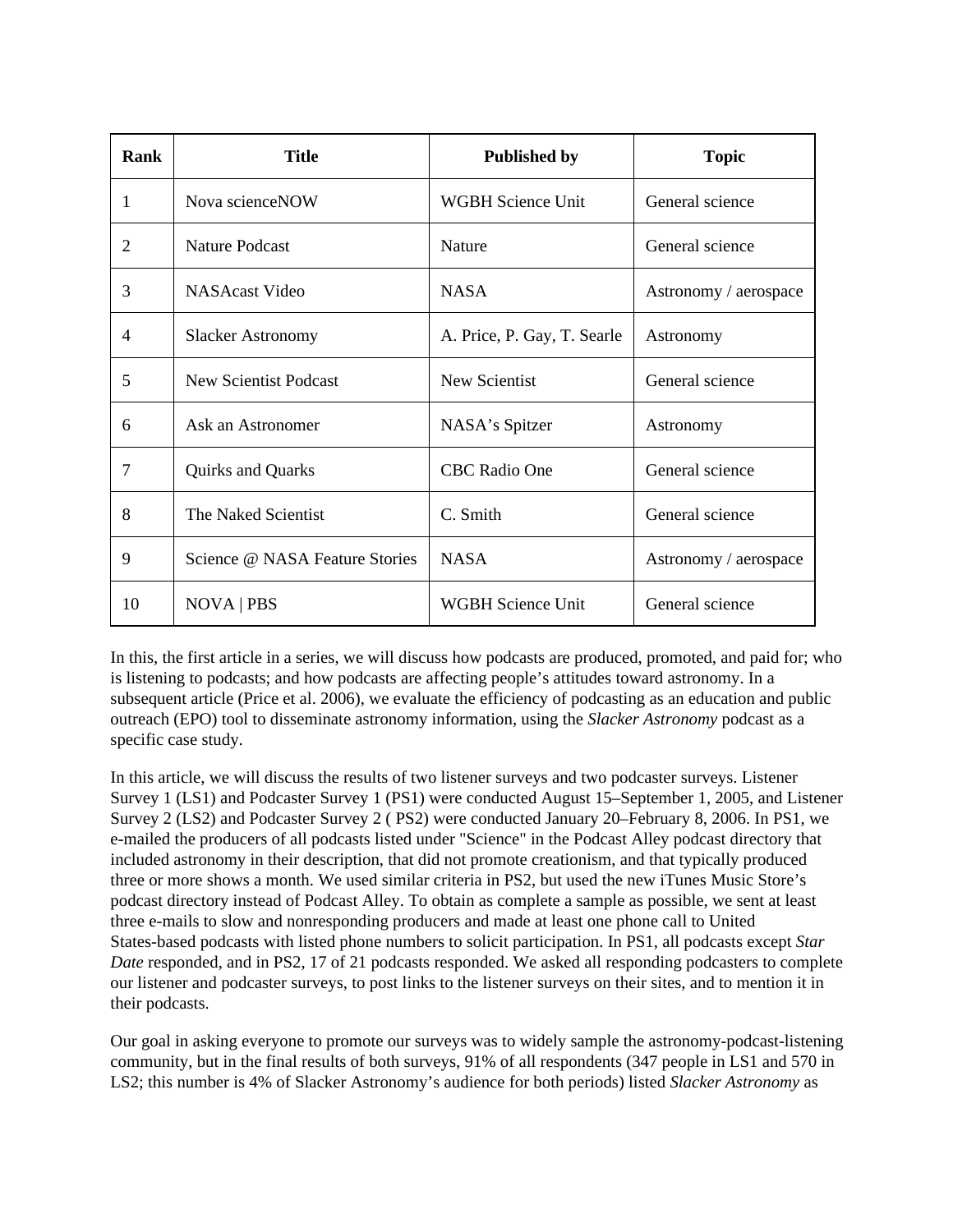one of the podcasts they listened to. Although this could be interpreted as saying that most people who listen to podcasts that include astronomy listen to *Slacker Astronomy*, we believe that a more accurate interpretation is that listeners do not like to fill out surveys associated with podcasts that they do not listen to. (See Appendix A for complete details on the listener surveys and Appendix B for details on the podcaster surveys.)

### **2. TECHNICAL**

### **2.1 How to Listen**

There are two basic ways to download a podcast: listeners can either go to the Web site that hosts the podcast, or they can use podcast aggregator software to subscribe to podcasts. The number of listeners using aggregator software is on the rise (see Table 2), and the most common way that users download podcasts is via iTunes. Most types of aggregator software automatically upload podcasts to a portable media player (the iPod is currently the most popular brand). To quickly debunk a misconception: **Listening to a podcast does not require an iPod**.

| <b>Responses</b>           |     | LS1           |     | LS <sub>2</sub> | <b>Change</b> |
|----------------------------|-----|---------------|-----|-----------------|---------------|
|                            | N   | $\frac{6}{9}$ | N   | $\frac{6}{9}$   |               |
| Manually download          | 32  | 9%            | 36  | 6%              | $-3%$         |
| iTunes aggregator software | 219 | 63%           | 435 | 76%             | 13%           |
| Other aggregator software  | 96  | 28%           | 93  | 16%             | $-11\%$       |
| Not responding             | 0   | 0%            | 6   | 1%              | 1%            |

**Table 2.** Method for Downloading Podcasts Responses

On June 28, 2005, Apple Computer began to include podcast aggregation among the standard features in its iTunes software. Simultaneously, Apple launched a podcast directory within its music store. Because podcasts are free, listeners do not need an account with the Apple Music Store to subscribe to or download podcasts. Users can generally subscribe to any podcast using iTunes or similar aggregator software in five or fewer mouse clicks. Aggregator software exists for all major operating systems, including Linux and Palm, and Web-based aggregation tools also exist. The beauty of podcasts is that they are free for anyone with access to a computer with an Internet connection.

Once a user is subscribed, aggregator software like iTunes downloads new shows to the listener's computer as the shows become available and automatically uploads them to any attached MP3 players. All the listener must do is subscribe once and periodically press Play. MP3 players can be as chunky as a desktop computer or as small as a pack of gum. Many portable MP3 players are inexpensive. The iRiver 700 series MP3 player / FM radio / digital audio recorder used by *Slacker Astronomy* to record interviews starts as low as U.S. \$79.99 MSRP. According to LS1 and LS2, listeners most often listen to podcasts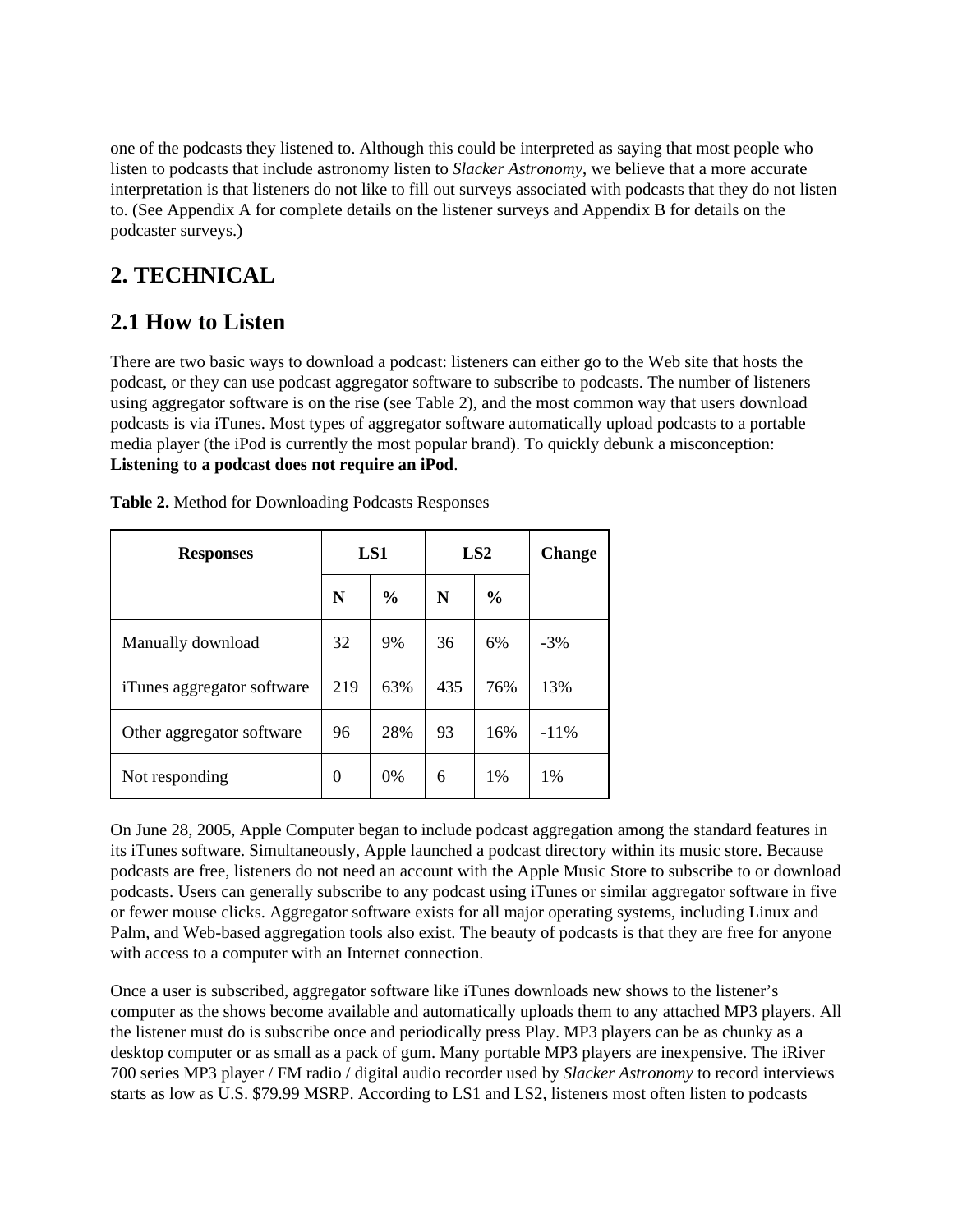using portable MP3 players. An average of 61% of users listen on MP3 players, 27% listen on their home computers, and 11% listen on their school or work computers.

Podcasting is a remarkable medium that allows scientific knowledge to be passively obtained, passively absorbed, and actively enjoyed. Podcasts are listened to anywhere—at work, while commuting, at the gym, while futzing around the house. Podcasts keep listeners' minds busy and educate them while they do mundane tasks and thoughtless work. Podcasts are available for immediate consumption and, like digitally recorded television, they can be saved to be savored later.

Shortly after podcasts were introduced into the Apple Music Store, users began subscribing and listening to podcasts in droves, with the number of podcast downloads markedly increasing, and subscription numbers from iTunes topped one million in just two days (Apple, 2005). Download numbers reflect the sum of the number of people who manually download shows and who subscribe to them via aggregator software, a number that reflects the entire listenership just as newsstand sales and subscription sales together reflect a magazine's entire readership. Both our surveys took place after iTunes added podcast support, but we still see a continued increase in the number of podcasts listened to. The typical respondent of LS1 listened to a median of eight podcasts. Today's listener, however, typically subscribes to a median of 10 podcasts and spends an hour a week listening to these shows (see Figure 1, which shows a histogram of the number of podcasts listened to vs. percentage of respondents).



**Figure 1.** Comparison of Number of Shows Listened to in LS1 and LS2. For LS1, the average is 12, mode is 1, median is 8, and max is 99 podcasts. For LS2, the average is 13, mode is 10, median is 10, and max is 90 podcasts.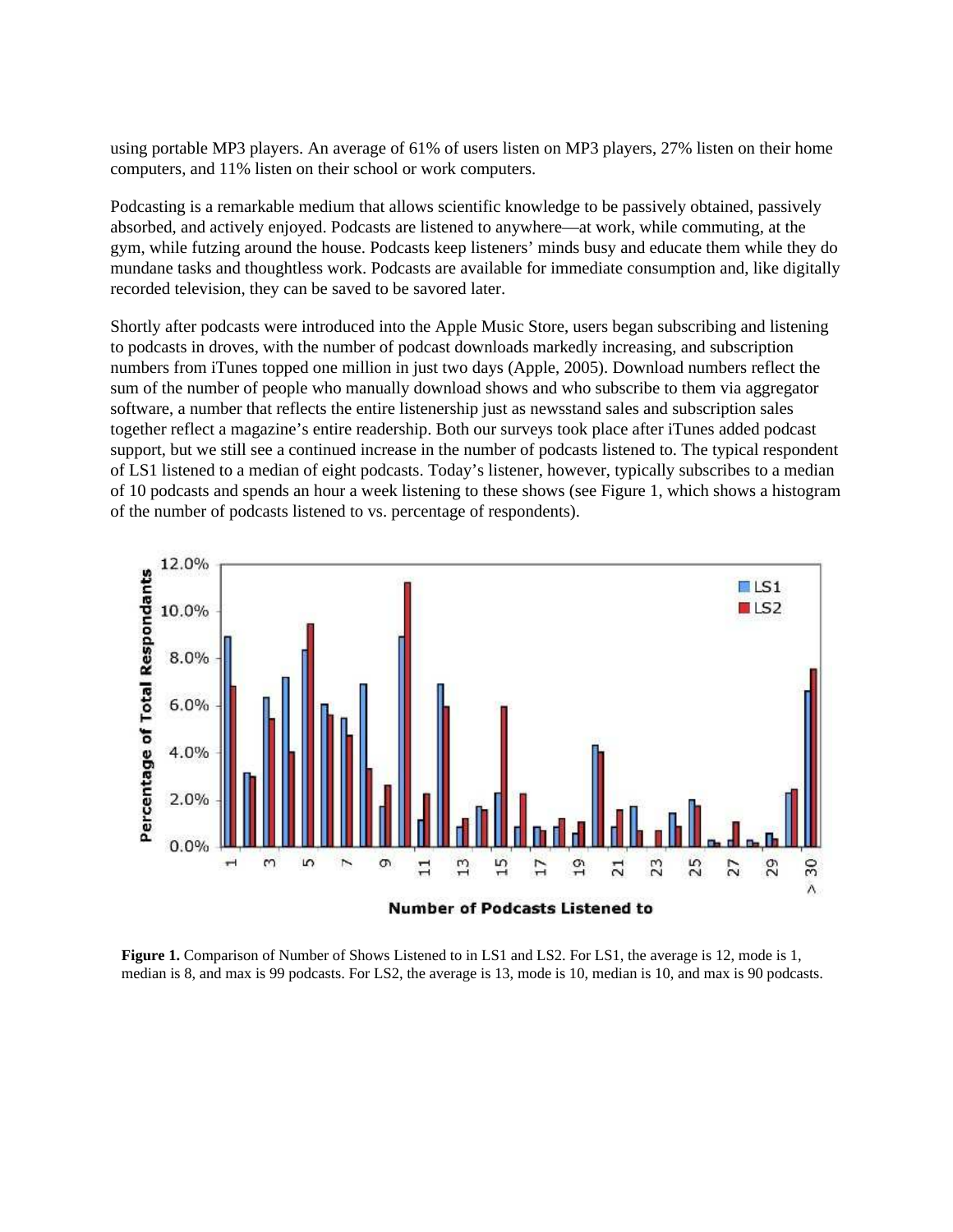#### **2.2 How to Record a Podcast**

Boiled down to its most basic elements, all you must do to produce a podcast is record an audio file or video file, upload it to a Web server, and write the associated XML file. Although this sounds simple, many nuances affect every step of this process, and creating a high-quality podcast that will attract subscribers takes a bit of effort. Although both video and audio podcasts exist, this article restricts itself to audio podcasts.

A good podcast starts with a good microphone, but it does not require a great microphone. *Slacker Astronomy* uses two standard configurations. For our regular shows, we record using a laptop computer with an m-Audio MobilePre USB preamp microphone-computer interface, and generic condenser microphones. Because the audio will eventually be compressed, a high-end, high-quality microphone is not necessary. We have also had good results using a much cheaper Griffin Lapel Mic with a Griffin iMic, which has a built in preamp. Our portable recording setup is an iRiver 790 or 795 with a Griffin Lapel Mic. These setups work with both Mac OS X and Windows operating systems.

Once you have your raw audio, you will likely want to edit it and add metadata. Many audio editing packages exist. For ease and cost, we recommend either GarageBand (for OS X) or the freeware program Audacity (OS X / Linux / Windows). Metadata, such as show title, keywords, and authors, are stored in ID3 tags. ID3 tags are a standard way of encoding information at the end of MP3 audio files. A list of standard tags and how they are used in podcasts is shown in Table 3. These tags can be edited in both Audacity and GarageBand, as well as in iTunes. It is also possible to associate graphics with MP3 files. Many MP3 players display associated images, called "album art," while a song is being played, and the more advanced MPEG-4 Part 14 audio file format (referred to as an M4B file when applied to podcasts) allows multiple graphics to be attached so that album art changes at specific time markers in an audio file.

When saving final versions of shows, it is recommended that you use 32 kbps (kilobytes per second) compression or smaller for spoken-word audio and 64 kbps to 128 kbps for shows with music. The lower kbps used with speech-only files smooths irregularities in the audio and conserves disk space, but also muddies any music. A typical MP3 music file is ripped to disk at 128 kbps. File compression can also be done using iTunes.

| <b>Keyword</b> | <b>Use</b>                         | <b>Example</b>                               |
|----------------|------------------------------------|----------------------------------------------|
| Name           | Typically the episode name         | "Interview with Dr. Sally Oey"               |
| Artist         | Author names or collaboration name | <b>Slacker Astronomy</b>                     |
| Album          | Typically podcast name             | <b>Slacker Astronomy Bonus Features Feed</b> |
| Year           | Year                               | 2006                                         |
| Genre          | Set to "Podcast"                   | Podcast                                      |

**Table 3.** Standard Podcast Keywords and Their Most Common Uses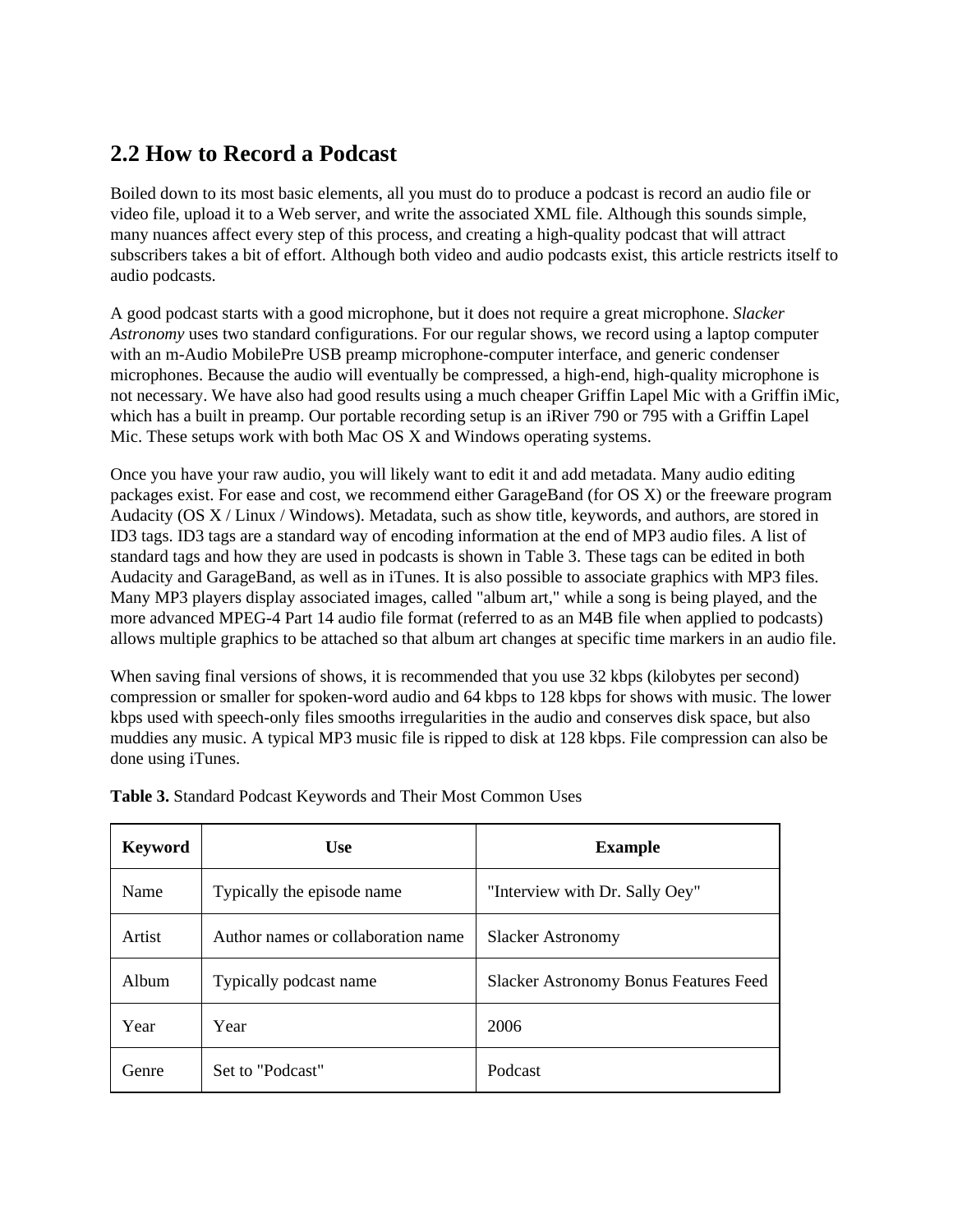The majority of podcasts are MP3 files, but as noted, M4B files are used as well. Listener e-mail shows a strong preference for the M4B file type (podcasts in this format are called enhanced podcasts). Although they require extra steps to produce, M4B files, which are most commonly used for audio books, allow the addition of "chapter" markers in the file so that users can skip between chapters. Chapter markers also allow users to stop and return later to any spot in a podcast. The M4B file structure makes it possible to include a separate graphic with each chapter, a trick that allows astronomy podcasts to include multiple images and technical diagrams with audio content. Typical M4B files combine an ACC format audio file (a standard used in most software) with XML that indicates where chapters begin and what graphic is associated with each chapter. In addition to ACC files, other file types can be used, including MP3, Celp speech files, and SAOL midi files. Most of the dominant media players play this format, including Windows Media Player Classic, RealPlayer, iTunes, QuickTime, and Nero Media Player. However, although growing numbers of audio players support M4B audio files, not all audio players support these features (Voxmedia 2006). Chapter creation software is evolving too quickly for us to make any specific software recommendation other than GarageBand.

#### **2.3 How to Post a Podcast**

What separates a podcast from an isolated MP3/M4B file is the XML file that it partners with. The XML file tells the aggregator software basic information about a show, such as title, description, and where each episode can be found for download. (An annotated example XML file for a podcast can be found in Appendix C.) Writing and maintaining an XML file that is compatible with iTunes can be very tricky, but helper software exists and can be found easily using Google. At this time, we can make no specific recommendations based on experience. Feeds can be tested by manually subscribing to them in aggregator software. Apple (2006b) provides detailed technical specifications on its Web site.

Many podcasts also have related Web sites for manual downloads. These sites often include additional information and graphics, and in some cases also provide a way for users to leave public comments, participate in forums, and otherwise interact with the podcast. Many of these sites are programmed in the PHP language and use MySQL databases. Free, easy-to-use Web site server software, such as Wordpress (http://wordpress.org), can automate the creation and maintenance of Web sites.

Once a podcast and its associated XML feed and Web site have been created, it is important to register the podcast with podcast directories. The leading directories are the Apple Music Store (within iTunes), Podcast Alley (http://www.podcastalley.com), iPodder (http://www.ipodder.org), and iPodderX (soon to be http://thunderstonemedia.com). Adam Curry's *Podcast Show* (http://www.podshow.com) also runs promos of podcasts. This show is distributed as a podcast and on Sirius Satellite Radio.

### **3. CURRENT ASTRONOMY PODCASTS**

#### **3.1 Show Format**

Podcasting breaks free from the constraints of more mainstream media, and today's astronomy podcasts often remove the middleman between the listener and the science. Astronomers are making their own podcasts or calling on the help of the EPO staff they already work with to help them get their content straight to the public.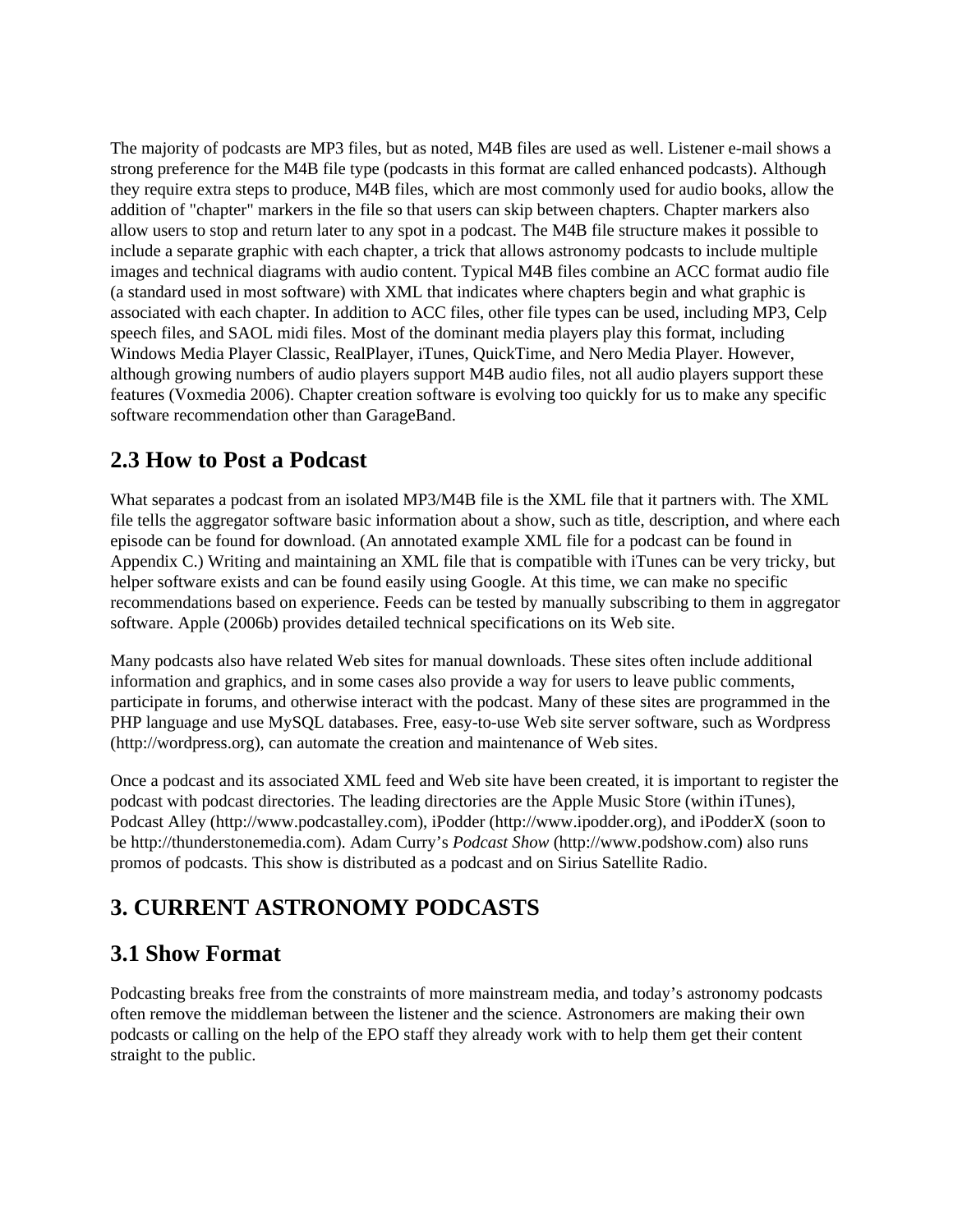Phil Plait, a frequent guest on many different podcasts, put it best when he said, "There are a lot of obvious advantages to podcasting, but my favorite is not being held hostage by advertisers or the FCC. If I'm ticked off about something, I'll let it be known. And I tend to know the people doing the interviews–they're friends, acquaintances, and colleagues, so it's easier to play off what they're saying, be relaxed, be funny. And if you screw up, it can always be edited later" (personal communication 2005). Constroversial subjects, including evolution and the Big Bang, pop up frequently as many shows work to promote scientific reasoning and skeptical thought. With the freedom to go anywhere with content, the existing astronomy podcasts have taken on a diversity that might not have been possible otherwise.

According to PS1 and PS2, general astronomy and recent discoveries are the topics that dominate in the podisphere, and one of the primary ways of disseminating this information is posting interviews with scientists. Within the responding podcasts, approximately 44% of the show time goes to interviews, with 8 out of 10 PS1 shows and 7 out of 14 PS2 shows spending some to all of their time on interviews.

Ranging from short computer-generated podcasts, like *NASA Astrobiology Magazine* podcasts of press releases, to long interview shows such as *Skepticality*, podcasts come in a variety of shapes and sizes. With podcasts, there are no external limitations on show length or content. Nevertheless, although infinite variety is possible, astronomy podcasts do conform to certain typical formats. In surveying the field, we found that most shows are settling into a less-than-30-minute format; 5 of 10 shows in PS1 and 12 of 16 shows in PS2 were shorter than 30 minutes. The show lengths are born out of a variety of characteristics. At *Slacker Astronomy*, we base show length on the typical human attention span of 20 minutes (Pike 1994), the average American commute time of 24.3 minutes (Buckner & Gonzalez 2005), and how long it takes to completely flesh out a story.

There is also a rough split in format between scripted and unscripted, with the formats *majority scripted*, *majority unscripted*, and *completely mixed* having a ratio of 4:5:1 in PS1 and 8:5:3 in PS2. Often comedy is scripted ahead of time, while interviews are, by nature, unscripted. Several shows, including *Science @ NASA Features* and *NASA Astrobiology Magazine*, are scripted from press releases and Web stories. Most shows have multiple hosts (averages of 2.2 and 3.7), and the interplay between hosts is part of the shows' format.

#### **3.2 The Audience**

This diversity of podcasts in general and in astronomy podcasts in particular allows for attracting a diverse (and growing!) audience. At the time of this writing, hard numbers on the overall podcast listening audience could not be found.

The often-cited 2004 Pew Internet and Family Study (Rainie & Maden 2005) stated that in 2004, 29% of all Americans had listened to podcasts. However, this number is projected from the responses of just 208 adults who owned some form of MP3 player. In addition to the small sample size, they also phrased their question in a way that might lead people who hadn't listened to a podcast to say Yes. Specifically, the study asked, "Have you ever downloaded a podcast or Internet radio program so you could listen to it on your digital audio player at a later time?" A sample this small and the vagueness of the question calls into question the accuracy of the 29% figure (MacMillan 2005; Morphy 2005).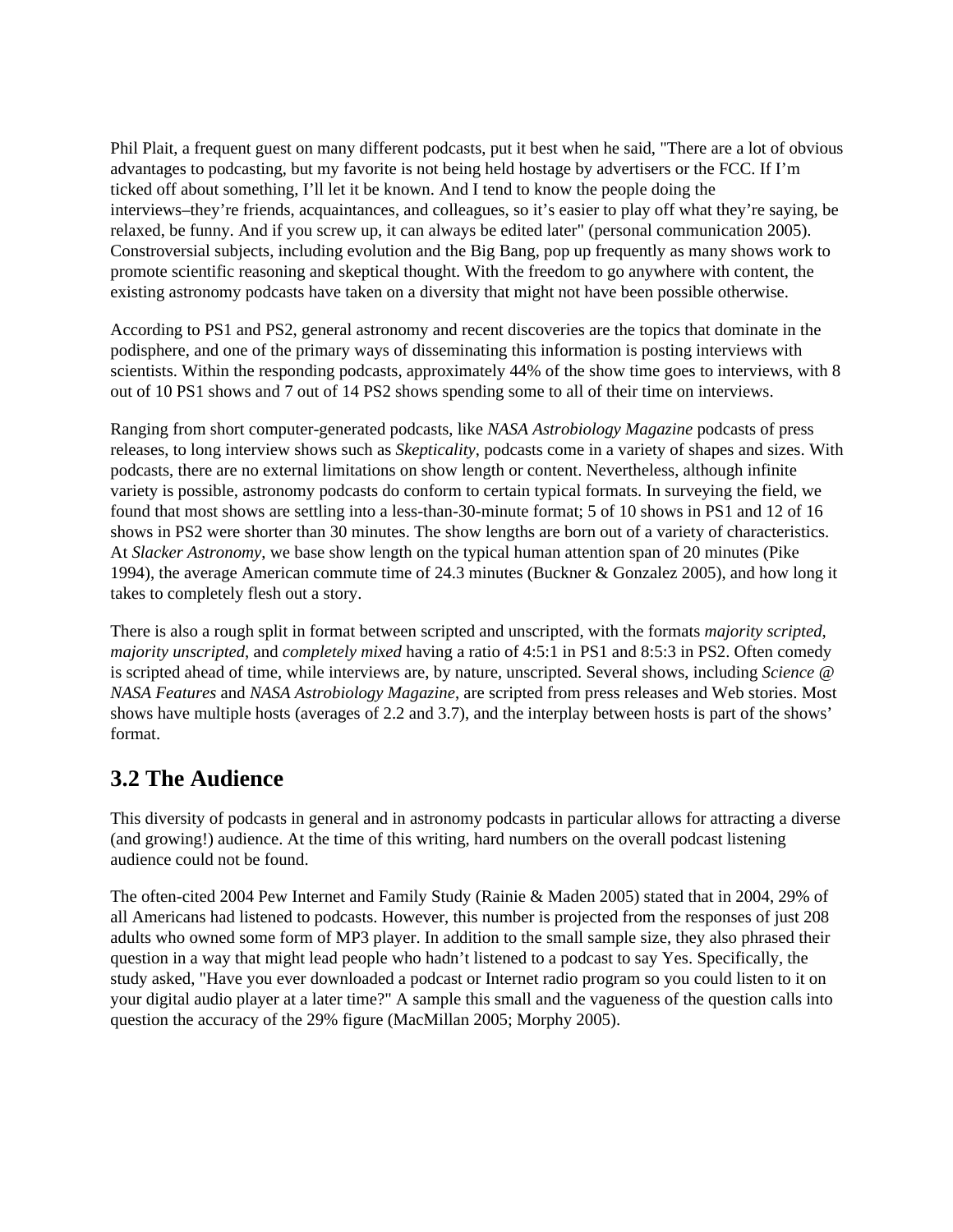Instead of relying on their projection, we present projections based on *Slacker Astronomy*'s listenership. In May 2005, *Slacker Astronomy* was in the top 10 of the Podcast Alley ranking system. At that time, we had approximately 4,000 hits per week from unique IP addresses. In January 2006, *Slacker Astronomy* had 14,000 hits per week from unique IP addresses (a 350% increase), but it was not in the top 100 podcasts in the iTunes Music Store or Podcast Alley. We believe that this increase in our listenership could reflect a lower boundary on the increase in the overall podcast listenership, but we stress that this is a back-of-the-envelope approximation and only implies with certainty an increase in the overall podcast-listening audience—something the alert reader can also guess from the increase in the number of people wearing iPods in public.

Although many think that podcasts are something for the young and affluent, our listener surveys show that listeners come in all ages and incomes. Comparison between the distributions of people in the United States versus those in LS1 and LS2 shows that we are picking up a greater percentage of the overall population ages 25 to 44 than we are for those younger and older than this range (Figure 2). Similar, direct comparison between these salary data and the U.S. Census data is not possible because the U.S. Census measures household income rather than individual income. However, our breaks were set so that our six income groups have roughly the same percentage per bin as in the US Census household income data (from low to high, the U.S. Census shows 16%, 19%, 18%, 14%, 16%, and 17% of households fall in our bins). We found that there is no significant relationship between income and podcast-listening habits (Figure 3), with the overall distribution appearing flat. When the population under the age of 22 is removed, however, a low-income gap does emerge. This gap is a reflection of the overall technology divide that appears when studying Internet and computer use by low-income individuals (Goslee 1998).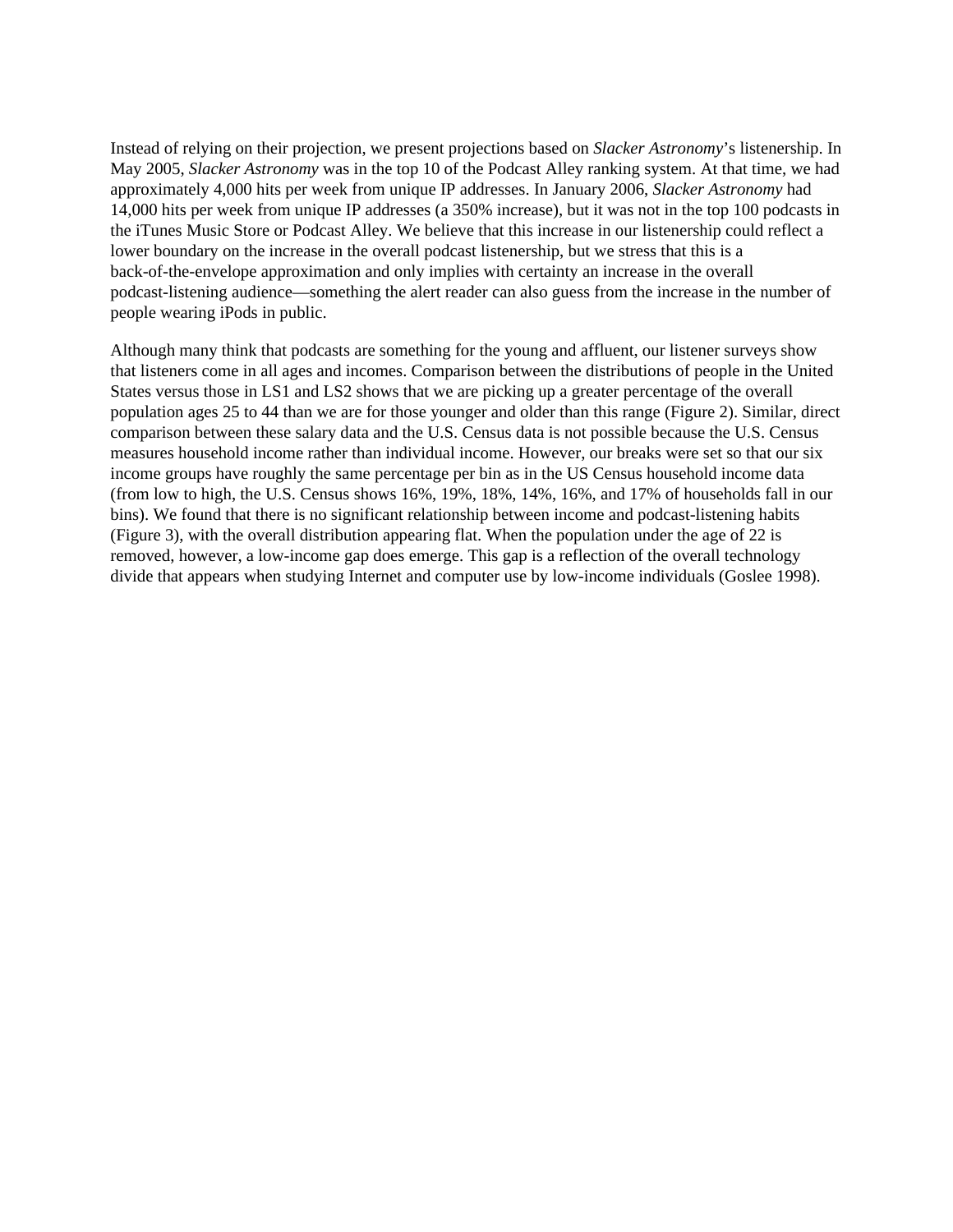

**Figure 2.** Distribution of Listener Ages. This figure shows a histogram of the percentage of respondents having a given age averaged between LS1 and LS2 (red). The populations in these two surveys are statistically drawn from the same population (paired two-tailed t-test P value of  $P = 1$ , Pearson Correlation = 0.85). For comparison, the distribution of the U.S. population between 10 and 69 years is shown in blue (U.S. Census 1990).



**Figure 3.** Distribution of Listener Incomes. Shown is a histogram of salary versus percentage of listeners, breaking out ages 21 and under versus ages 22 and over.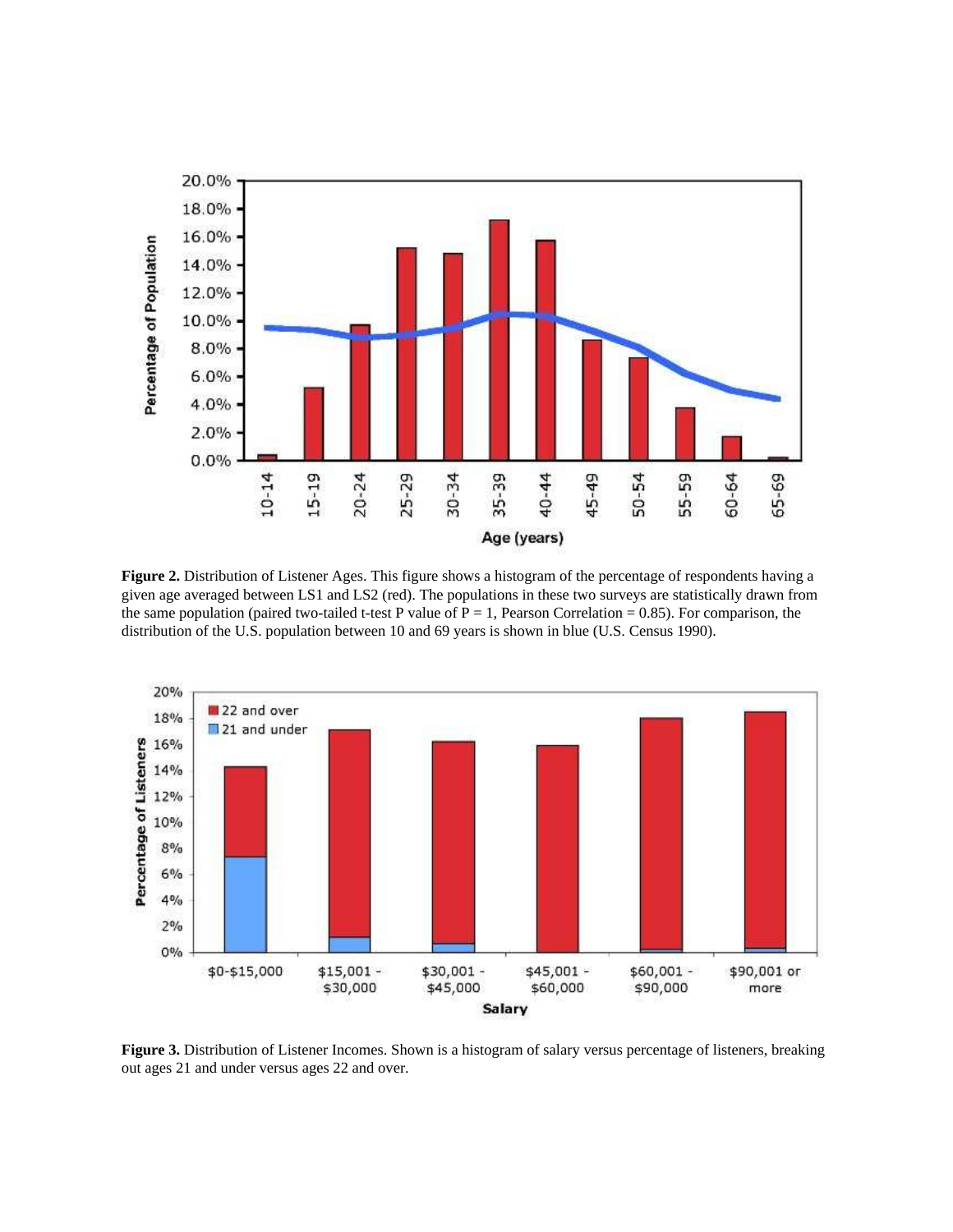A similar gap also appears in the education backgrounds of our listeners. Listeners have a variety of educational backgrounds, but college-educated listeners dominate (see Figure 4). This reflects the higher rates of Internet use among the college educated; 61% of high school graduates go online, compared with 89% of college graduates (Fox 2005). Although our listeners predominantly have computer- and Internet-related jobs (40% in LS1 and 33% in LS2), significant numbers also work in K–12 and university education (10% in both surveys), health/medical/veterinary (4% in LS1 and 5% in LS2) fields, and research and development (5% in LS1 and 4% in LS2). Between LS1 and LS2, we had responses from all 50 states and 33 countries, including 43 listener responses from the United Kingdom, 26 from Canada, 20 from Australia, and 8 from New Zealand. All other countries had fewer than five responders.





We did find a strong gender bias in our respondents. In LS1, 9% of all respondents were female, and 13% were female in LS2. This gender bias is a complicated problem involving differences in how men and women use the Internet, the gender bias among amateur and professional astronomers, and an initial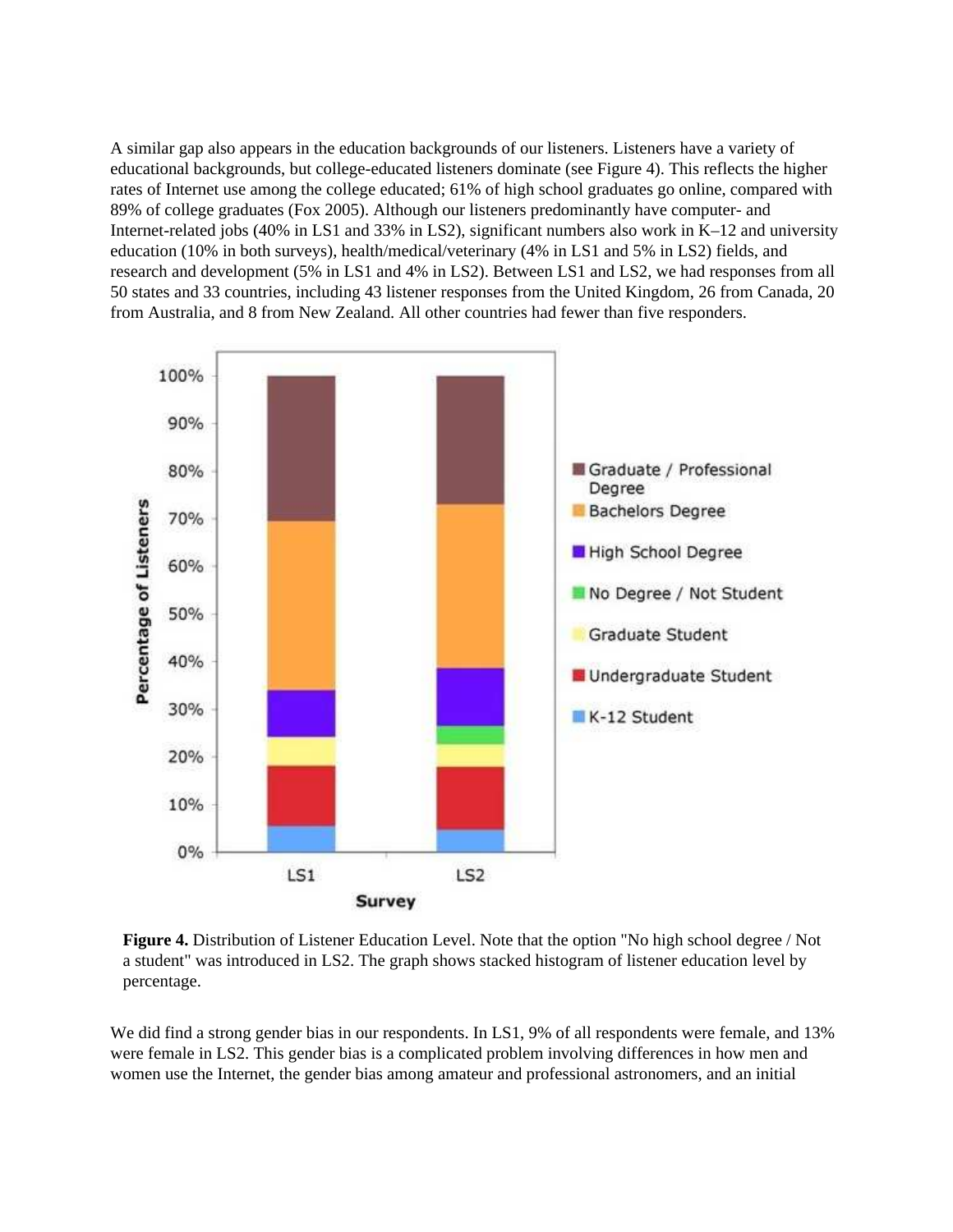gender bias due to hype started by some listeners about the sexiness of the female host's voice. A 2005 Pew/Internet study showed that female computer users were less likely to "pursue and consume information online" and that "men use the internet more than women as a destination for recreation" (Fallows 2005). There are also gender biases regarding who gets involved in physical sciences (American Association of University Women Foundation 2004; Ivie & Ray 2005; National Science Foundation 2000) and in amateur astronomy in particular (A. Henden, personal communication 2005), which is reflected in our audience.

Although our survey is biased by the dominance of *Slacker Astronomy* listeners, we feel safe saying that podcasting brings astronomy to listeners of all ages and incomes, and reaches listeners around the globe. Our listeners also have a diverse set of interests and preferred sources of information. To try and understand the preferred media content of our audience, we asked them about magazine preferences, news sources, and favorite podcasts and TV shows (complete responses are available in Appendix A. The results we obtained were extremely diverse, with no majority set of interests appearing, although our audience tends to prefer science and science fiction and to obtain their news online. Although the amateur astronomy community is dominated by "graying white males" (Henden 2005), the astronomy-podcast-enjoying audience reflects a wider cut through society.

#### **4. DISCUSSION**

#### **4.1 Paying the Bills**

The equipment necessary to produce a podcast on a pre-existing computer and post it on an existing Web server can cost as little as \$100. The real cost of podcasting comes in the form of time and bandwidth fees. Time costs take the form of show preparation and research, script writing, searching for interview candidates, maintaining the Web server, and answering listener e-mail. The *Slacker Astronomy* podcast takes roughly 24 hours per week to produce and maintain. Roughly five hours go to script writing and editing, two hours go to recording, two hours go to production and posting, and the remaining time goes to Web maintenance; administrative and community service tasks like answering e-mail; replying to online comments; preparing and editing audio from public talks; and working on fundraising. These remaining tasks vary in intensity from week to week.

Bandwidth costs can be more significant than time considerations. Often running at roughly 3.75 mb/min. of content, podcasts eat bandwidth, and as a site gains listeners, the bandwidth requirements can become vast. If a site produces just four 15-minute podcasts per month at 64 kbps and has 10,000 listeners, it will require 2 terabytes of monthly bandwidth. This level of traffic is not supported by most home Internet service providers and may cause a university to shut down or regulate traffic to a server if they are not adequately warned of potential traffic first. Traffic may also come in spurts that can easily pull down a Web server not designed for heavy traffic. A phenomenon called *slash dotting* can occur when someone posts a recommendation of a story on SlashDot.com, causing thousands of users to visit the story's site in a very short period (10 to 1,000 hits per minute or more for anywhere from a few minutes to a few hours). Because it is impossible to know when slash dotting may occur, it is important to design a site for robustness before it is needed.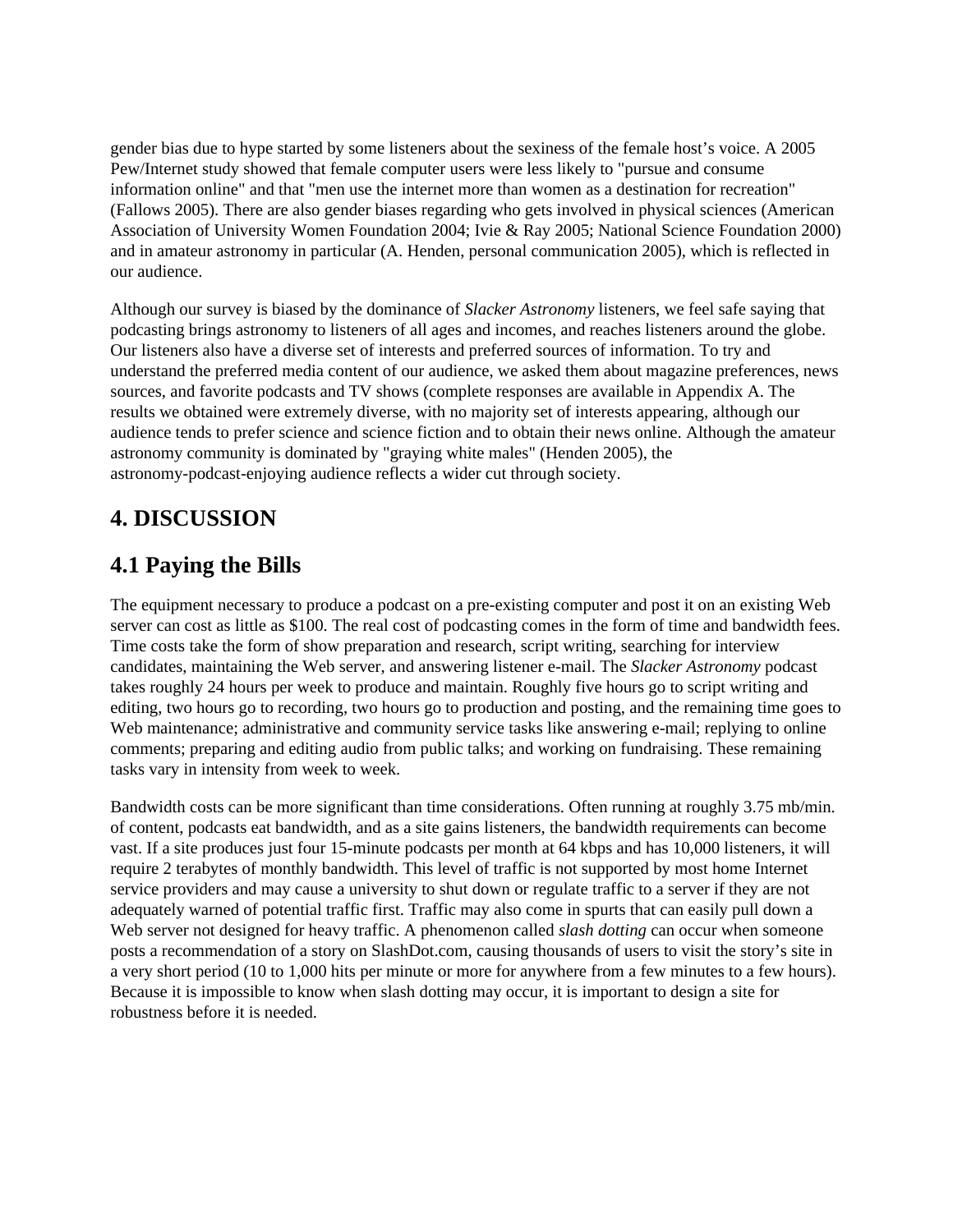To help cover the costs of both bandwidth and podcaster time, a variety of strategies are employed. At this time, astronomy podcasting is not a money-making enterprise for its participants, and the number of podcasts paid for strictly out of pocket is not too different from the number paid for by corporate, institutional, or grant support (Table 4), and only 5 out of 10 podcasts in PS1 and 7 out of 16 podcasts in PS2 pay their staff for their time spent podcasting. Not all independent podcasts are forced to bankroll their efforts on their own, however. User donations are often sufficient to cover all equipment and bandwidth costs. During the period from August 1, 2005 to December 31, 2005, *Slacker Astronomy* averaged US \$151 of donations per month, with an average donation of US  $$10.78 \pm 8.88$  (median and mode of \$10). This covered the \$130-per-month bandwidth and server cost, and various software and hardware purchases. It is also possible to seek advertisers.

**Table 4.** Source of Financial Support for Podcasting-Related Costs for Respondents Of PS1 and PS2. Respondents were allowed to fractionally select more than one source.

|                                                     |              | PS <sub>2</sub> |  |
|-----------------------------------------------------|--------------|-----------------|--|
| <b>Source of Support</b>                            | (# of shows) |                 |  |
| Personal monies                                     | 3            | 6.05            |  |
| Donations from listeners                            | 3            | 1.2             |  |
| Private grants / foundations                        | 0            | $\overline{2}$  |  |
| Corporate sponsorship                               | 0            | 0.5             |  |
| Government grants                                   | 0.5          | 0.75            |  |
| Institutional support from your primary employer(s) | 3.5          | 3.5             |  |

#### **4.2 Affecting the Listeners**

First and foremost, podcasts are a form of entertainment. In judging entertainment, it is important to ask two questions: (1) Do people like it? and (2) Does it affect them? The entertainment industry has long used a show's number of viewers and listeners to track popularity. Based on the prevalence of astronomy, including podcasts in the iTunes top 10 science shows and top 100 overall podcasts, we conclude that people like astronomy-including podcasts

The second criterion—whether a podcast affects listeners—is harder to sample. For LS1 and LS2, we asked our users to self-identify their interest level in astronomy before and after they began listening to podcasts. We found that 24% of respondents who are not professional astronomers had gone from having passive interest or no interest to having an active interest in astronomy, and two amateur astronomers had become professionals (Table 5) after listening to astronomy-including podcasts. In addition, although only 33% of the respondents in LS1 and 40% of the respondents in LS2 had taken astronomy classes in high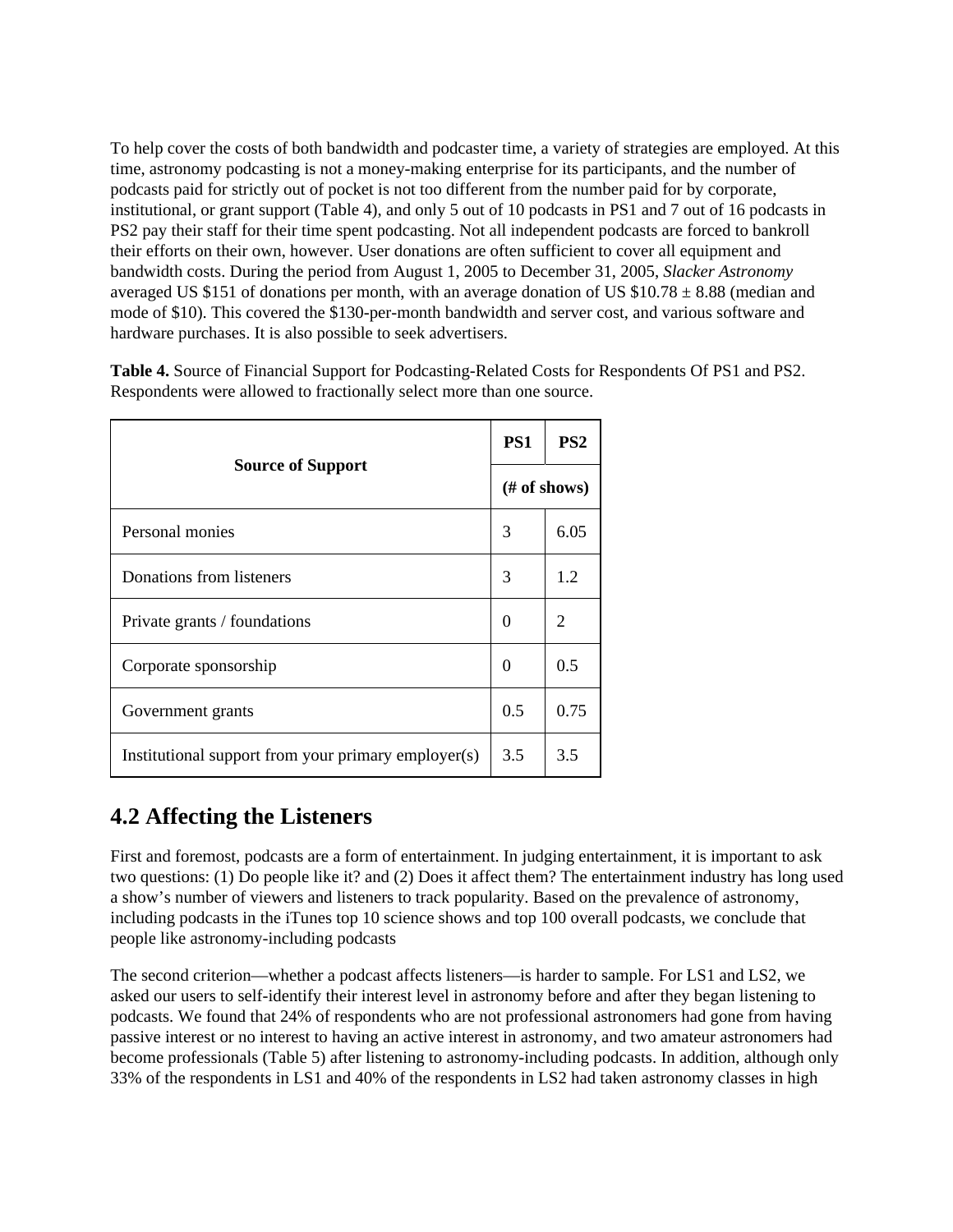school or college, 65% in LS1 and 72% in LS2 would or do attend local astronomy lectures for the public. We evaluate how much they are learning and sharing their learning in Price et al. (2006)

|                                      | LS1           |     |                  |     | LS2    |               |     |                |     |        |
|--------------------------------------|---------------|-----|------------------|-----|--------|---------------|-----|----------------|-----|--------|
|                                      | <b>Before</b> |     | <b>After</b>     |     | $D\%$  | <b>Before</b> |     | <b>After</b>   |     | $D\%$  |
| Could/can spell<br>"astronomy"       | 6             | 2%  | 5                | 2%  | 0%     | 9             | 2%  | $\overline{4}$ | 1%  | $-1\%$ |
| It was neat when I was a<br>kid      | 16            | 5%  | $\boldsymbol{0}$ | 0%  | $-5%$  | 22            | 4%  | $\theta$       | 0%  | $-4%$  |
| Passively pay attention              | 96            | 29% | 41               | 12% | $-17%$ | 176           | 31% | 71             | 12% | $-19%$ |
| Actively pay attention               | 121           | 37% | 191              | 57% | 21%    | 239           | 42% | 353            | 62% | 20%    |
| Amateur astronomer /<br>club member  | 75            | 23% | 80               | 24% | 1%     | 100           | 18% | 120            | 21% | 3%     |
| Professional / student<br>astronomer | 16            | 5%  | 16               | 5%  | 0%     | 20            | 4%  | 22             | 4%  | 0%     |

**Table 5.** Change in Attitude toward Astronomy before and after Listening to Astronomy-Including Podcasts

### **5. CONCLUSIONS**

With all voluntary participation surveys, it is important to remember that the survey population isn't necessarily an accurate reflection of surveyed population. In our survey, we and other podcasters asked listeners to actively go to a Web site and fill in personal information. Because of the predominance of *Slacker Astronomy* listeners in both surveys (91% in LS1 and LS2), we suspect that having someone else ask listeners to fill out our survey is not effective. We also had a response rate of just 4% of our listeners in both surveys. Determining exactly what biases this may create is something for further study.

Having said that, we feel that we have demonstrated that podcasting is an easy, inexpensive, and effective tool for creating an active interest in astronomy in a diverse audience. If you have a Web server and computer, set-up costs can be as low as the cost of a microphone and preamp for your computer. Software for everything from editing audio to organizing Web sites is available for free. Serious time demands are involved, and this is where the real cost of podcasting comes into play. The *Slacker Astronomy* staff spent roughly 20 hours creating their Web site and continue to average about 24 hours total (8 hours per person per week) producing and supporting the show and Web site.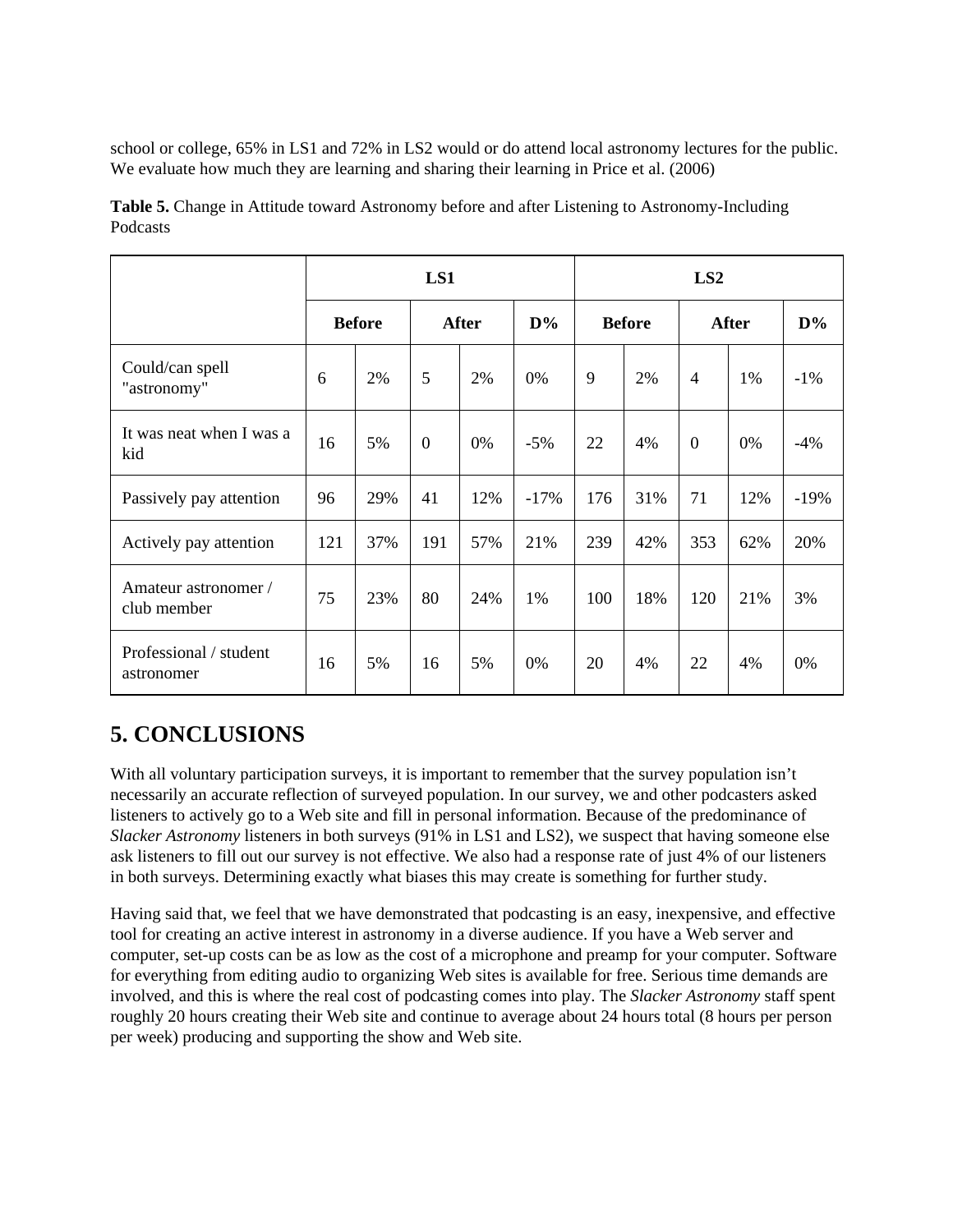For the podcast listener, everything is free and easily attained. Thanks to widely available aggregation software and the diversity of MP3/M4B-playing devices, it is possible for anyone with Internet access to subscribe to podcasts in generally five mouse clicks or fewer and have the shows regularly download on their own. Once downloaded, podcasts can be listened to offline at any time. Listeners select shows, listen when it is convenient, and fine-tune their media to their lifestyles and interests.

Astronomy podcast listeners come from all income and education levels and from locations around the globe. There is a bias toward college-educated people above the poverty line, but this trend is a reflection of the economic technology gap found in all areas of digital communications and education. Although males dominate our audience, we understand where this bias originated, and we are working to remedy it. We cannot say if the audiences of other astronomy podcasts have the same bias.

The podcast-listening audience continues to grow, showing a best-guess minimum growth rate of 350% in the past six months based on show growth and ratings changes. We strongly recommend podcasting as a way to disseminate information, and we encourage others to take what we have learned and build on it as we increase the number of people actively interested in astronomy. Grab a microphone and computer, find a friend to cohost or a scientist to be interviewed, and perform your own experiment in informal astronomy education.

#### **Acknowledgments**

We would like to offer special thanks to Nancy Griffis for her assistance in understanding our respondents' answers concerning television show preferences, and Thomas Foster for his help with statistics.

#### **References**

American Association of University Women Foundation. 2004, *Under the Microscope: A Decade of Gender Equity Projects in the Sciences*, http://www.aauw.org/research/underthemicroscope.pdf.

Apple. 2005, "iTunes Podcast Subscriptions Top One Million in First Two Days." June 30, 2005. http://www.apple.com/pr/library/2005/jun/30podcast.html.

Apple. 2006a, "Apple – iTunes – Podcasts." http://www.apple.com/itunes/podcasts/.

Apple. 2006b, "Apple – iTunes – Podcasts – Technical Specifications." http://www.apple.com/itunes/podcasts/techspecs.html.

Buckner, S., & Gonzalez, J. 2005, "Americans Spend More Than 100 Hours Commuting to Work Each Year, Census Bureau Reports." Press Release. March 30, 2005.http://www.census.gov/Press-Release/www/releases/archives/american\_community\_survey\_acs/004489.html.

Curry, A. 2004, "History." Indiepodder.org. http://www.ipodder.org/history.

Downes, S. 2003, "Ed Radio." http://www.downes.ca/ed\_radio.htm.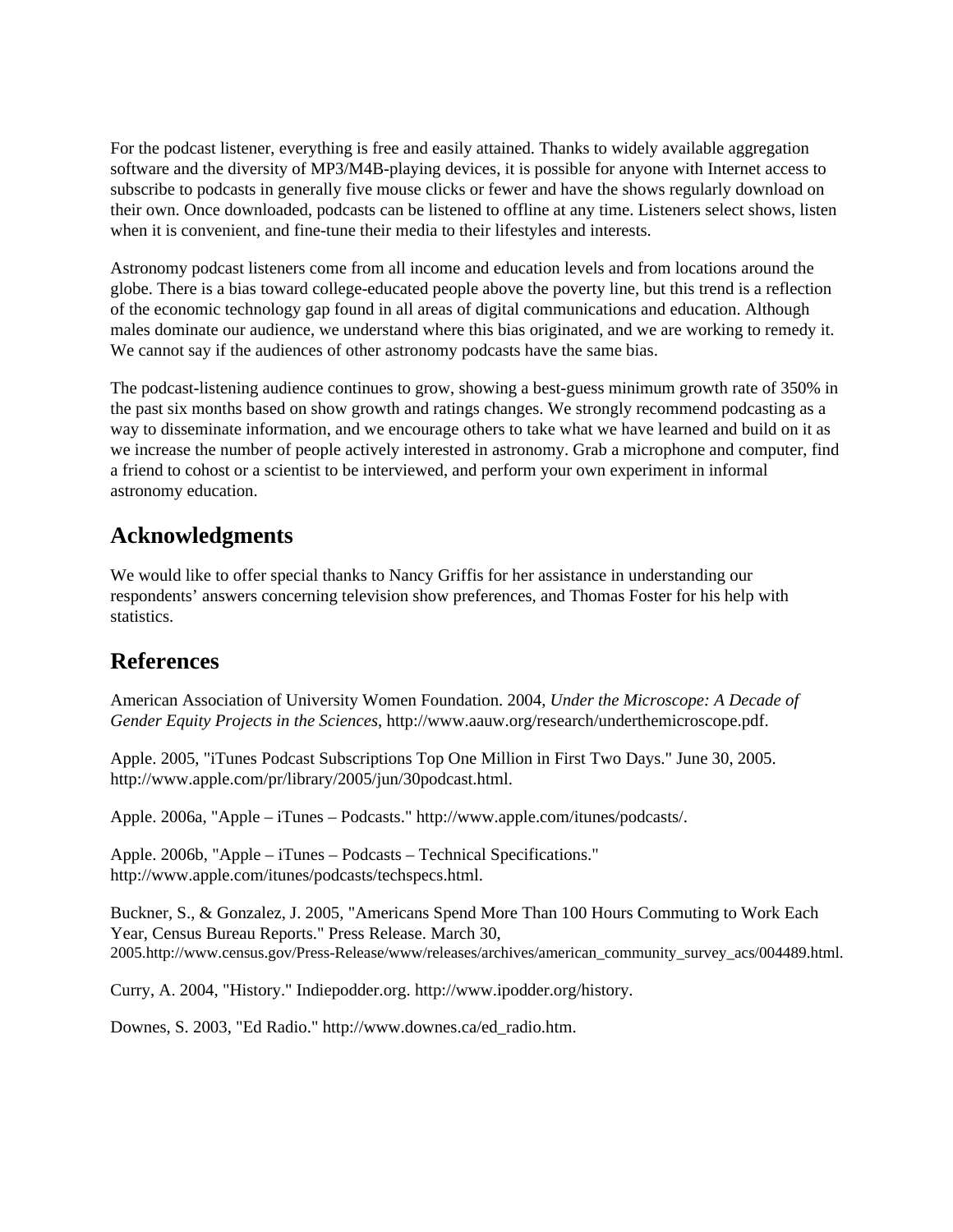Fallows, D. 2005, "How Women and Men Use the Internet." Pew Internet & American Life Project. http://www.pewinternet.org/PPF/r/171/report\_display.asp.

Fox, S. 2005, "Digital Divisions." Pew Internet & American Life Project. http://www.pewinternet.org/PPF/r/165/report\_display.asp.

Goslee, S. 1998, *Losing Ground Bit by Bit: Low-Income Communities in the Information Age*, Washington, DC: Benton Foundation.

Hammersley, B. 2004, "Audible Revolution," *The Guardian*. 12 February 2004. http://technology.guardian.co.uk/online/story/0,,1145689,00.html.

Ivie, R., & Ray, K. N. 2005, "Women in Physics and Astronomy." American Institute of Physics Publication No. R-430.02. http://www.aip.org/statistics/trends/reports/women05.pdf.

MacMillan, R. 2005, "Podcasting in the Dark." *Washington Post*. 6 April 2005. http://www.washingtonpost.com/wp-dyn/articles/A30340-2005Apr6.html.

Morphy, E. 2005, "Six Million Podcasters and Counting." *Newsfactor Magazine Online*. 14 April 2005. http://www.newsfactor.com/story.xhtml?story\_id=32251.

National Science Foundation. 2000, "Women, Minorities, and Persons with Disabilities in Science and Engineering: 2000." http://www.nsf.gov/statistics/nsf00327/pdf/document.pdf.

Pike, R. W. 1994, *Creative Training Techniques Handbook*, 2nd ed. Minneapolis: Lakewood Books.

Price, A., Gay, P., & Searle, T. 2005a, "The Slacker Astronomy Podcast," American Astronomical Society Meeting, 206, 05.01.

Price, A., Gay, P., & Searle, T. 2005b, "An Assessment of Slacker Astronomy Outreach Results," American Astronomical Society Meeting 207, 67.16.

Price, A., Gay, P., Searle, T., & Brissenden, G. 2006, "A History and Informal Assessment of the *Slacker Astronomy* Podcast," *Astronomy Education Review*, 5(1).

Rainie, L., & Madden, M. 2005, "Podcasting Catches On." Pew Internet & American Life Project. April 2005. http://www.pewinternet.org/PPF/r/154/report\_display.asp.

Voxmedia. 2006, "Podcast Chapter Tool," *VoxmediaWiki*. http://www.voxmedia.org/wiki/PodcastChapterTool.

Winer, D. 2003, "Special RSS Feed for Lydon Interviews,"*Christopher Lydon Interviews*. 23 September 2003. http://blogs.law.harvard.edu/lydon/specialRssFeed.